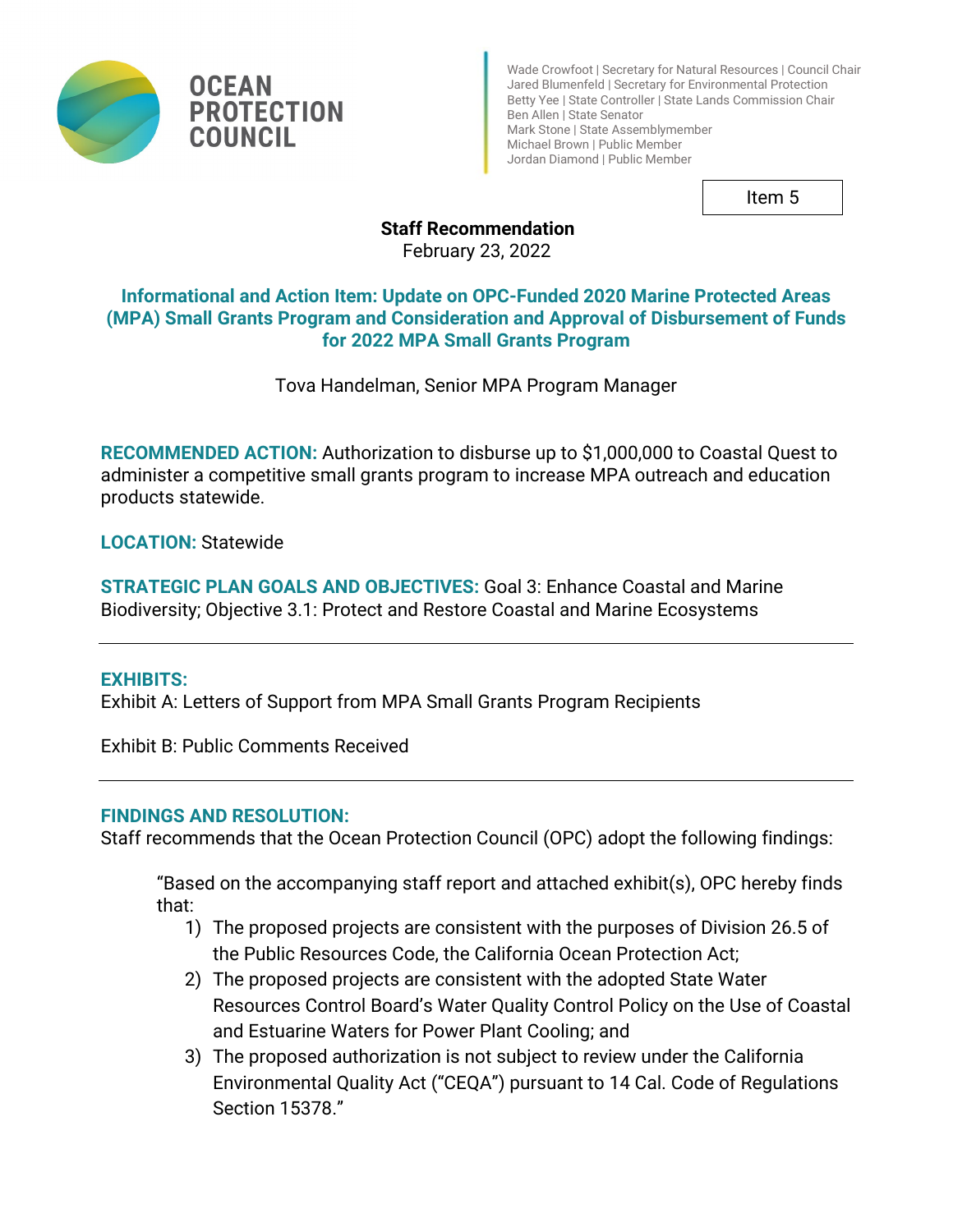Staff further recommends that OPC adopt the following resolution pursuant to Sections 35500 *et seq.* of the Public Resources Code:

"OPC hereby approves the disbursement of up to \$1,000,000 to Coastal Quest to administer a competitive small grants program to increase MPA outreach and education products statewide.

This authorization is subject to the condition that prior to disbursement of funds, Coastal Quest shall submit for the review and approval of the Executive Director of the OPC detailed work plans, schedules, staff requirements, budgets, and the names of any contractors intended to be used to complete the projects, as well as discrete deliverables that can be produced in intervals to ensure the projects are on target for successful completion. All projects will be developed under a shared understanding of process, management and delivery."

#### **EXECUTIVE SUMMARY:**

Staff recommends that OPC approve the disbursement of \$1,000,000 to Coastal Quest administer a competitive small grants program to increase MPA outreach and education products statewide through OPC's Once-Through Cooling (OTC) Interim Mitigation Program.

To offset the negative impacts of OTC on coastal environments, California's MPAs must be ecologically functioning as a network, which requires effective MPA management. [California's MPA Management Program](https://wildlife.ca.gov/Conservation/Marine/MPAs/Management#525041789-outreach--education) established four central program areas based on scientific guidance from successfully managed MPAs worldwide: 1) Enforcement & Compliance, 2) Research & Monitoring, 3) Policy & Permitting, and 4) Outreach & Education. Educating the public is a critical component of establishing and maintaining compliance with MPA regulations. Improved public awareness of MPA regulations can serve as impact mitigation for the harmful effects of OTC because it increases protection [of marine life within MPAs,](https://www.jstor.org/stable/j.ctt1657v5d.27?seq=1#metadata_info_tab_contents) which in turn maximizes the expected ecological benefits from these areas.

Since 2017, OPC has partnered with the non-profit organization [Coastal Quest](https://www.coastal-quest.org/) to administer its MPA Small Grants Program to increase MPA outreach and education efforts statewide. Coastal Quest administered a call for proposals in 2018 and 2020, which has disbursed over \$1.2 million directly to all 14 [MPA Collaboratives](https://www.mpacollaborative.org/) and 12 community organizations to create locally relevant outreach content for a broad range of ocean users in multiple languages. Coastal Quest secured 30% of those funds in matching donations from anonymous donors to provide capacity building support for communities entitled to environmental justice.

The MPA Small Grants Program has been met with resounding support and enthusiasm from the local grantees and community members as it has expanded over the past five years, as described in the letters of support from grant recipients in Exhibit A. While the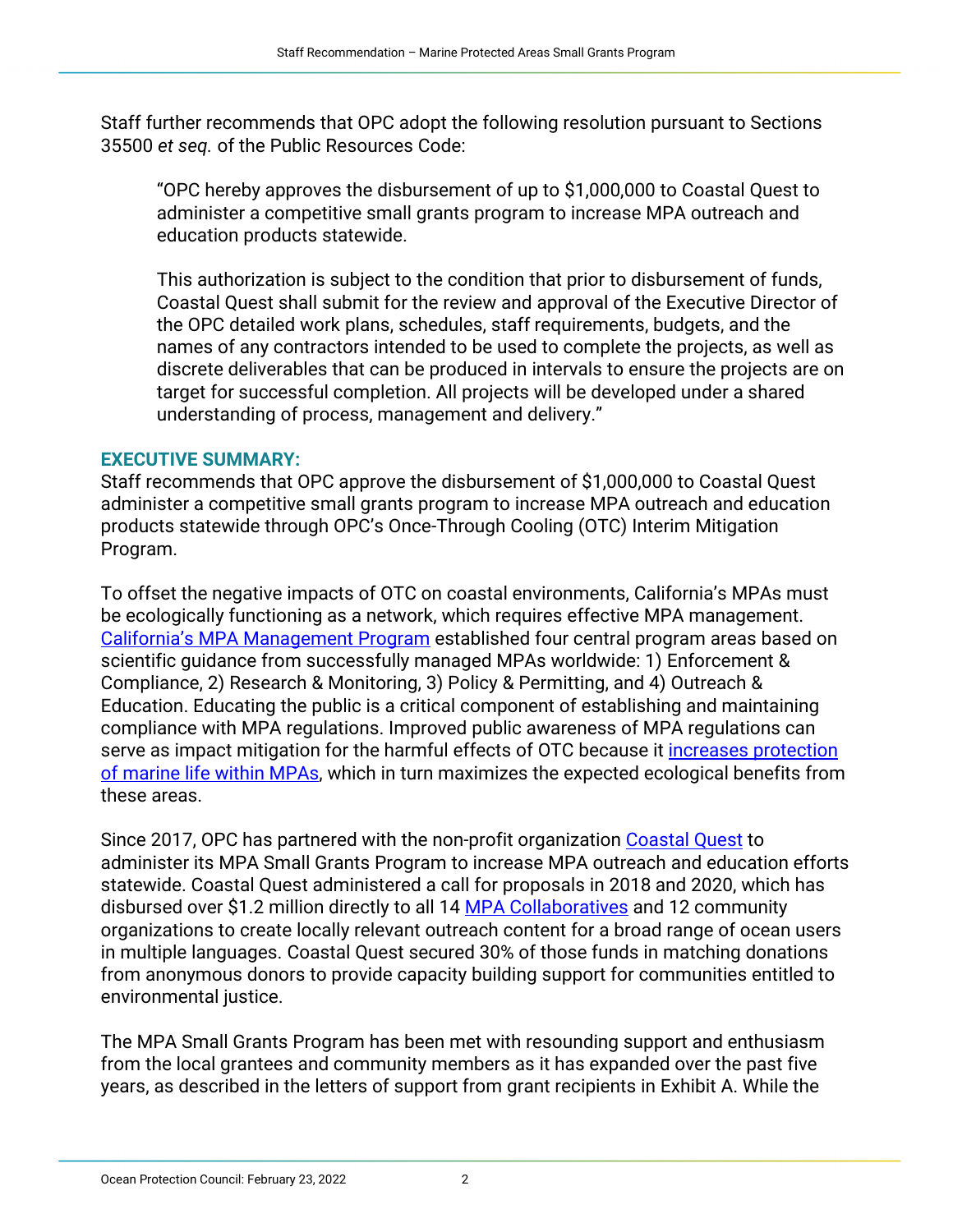projects from the second round of funding are expected to be completed in March 2022, many of the deliverables from the MPA Small Grants Program are already posted online and available for free in the [MPA Collaborative Network's Project Library](https://www.mpacollaborative.org/project-library/) and the California [Marine Protected Areas Outreach Toolkit](https://californiampas.org/outreach-toolkit) as well as other websites, including [Coastal](https://www.coastal-quest.org/mpa-outreach-and-education-small-grants-program/)  [Quest's MPA Small Grants Program webpage](https://www.coastal-quest.org/mpa-outreach-and-education-small-grants-program/).

Building on the success of the MPA Small Grants Program, this recommended project would provide \$1 million for Coastal Quest to administer a third call for proposals for innovative outreach and education projects. Coastal Quest has secured an additional \$200,000 from anonymous donors to provide capacity building support for communities entitled to environmental justice and is continuing to work on securing additional funds as well. If approved by OPC, this project is anticipated to begin in May 2022. The call for proposals is anticipated to be released in September 2022, with the small grants being selected and executed by early 2023 and finishing 18 months later in late 2024. Projects that benefit the geographic region of the facilities currently using OTC technology will be prioritized. This area consists of State waters (3 nautical miles from the coastline) from Big Sur to San Diego and includes the waters around the Channel Islands. Projects that increase marine life across all parts of the California coast will also be considered as long as the project outcomes are connected to the geographic area (i.e., statewide MPA science curriculum).

This project addresses the OTC Interim Mitigation Program's (OTC Program's) outreach and education priority investment category to ensure effective management of the MPA Network and is aligned with the [OTC Program's Award](https://opc.ca.gov/webmaster/_media_library/2018/10/OTCAwardGuidelines_OceanProtectionCouncil_FINAL.pdf) Guidelines. This project also addresses statewide objectives identified in the [MPA Statewide Leadership Team Work](https://www.opc.ca.gov/webmaster/_media_library/2022/02/MSLT_WorkPlan_FINAL_02.04.22-1.pdf)  [Plan](https://www.opc.ca.gov/webmaster/_media_library/2022/02/MSLT_WorkPlan_FINAL_02.04.22-1.pdf) and the [MPA Education and Outreach Needs Assessment.](https://data.cnra.ca.gov/dataset/california-mpa-education-and-outreach-needs-assessment)

# **PROJECT SUMMARY:**

# **Background:**

OTC technology pulls water from the ocean to cool coastal power plants, and its impacts contribute to the decline of fisheries and the degradation of marine habitats near power plants using OTC. To address these damaging impacts, the State Water Resources Control Board established the [Water Quality Control Policy on the Use of Coastal and Estuarine](https://www.waterboards.ca.gov/water_issues/programs/ocean/cwa316/docs/otcpolicy_2017.pdf)  Waters for [Power Plant Cooling Policy](https://www.waterboards.ca.gov/water_issues/programs/ocean/cwa316/docs/otcpolicy_2017.pdf) (Policy) in 2010 requiring power plants to stop using OTC technology or use the best technology available to protect aquatic life by greatly reducing impingement and entrainment from OTC cooling water intakes (at least 93% reduction in cooling water volumes). Until power plants transition to less harmful cooling systems like closed cycle cooling, the policy requires power plant owners and operators to make mitigation payments to the state of California to support projects that will offset negative ecological effects and increase marine life associated with MPAs in the geographic area of the facilities. OPC receives up to \$5.4M annually from the payments made by power plants still using OTC technology until they come into compliance with the policy.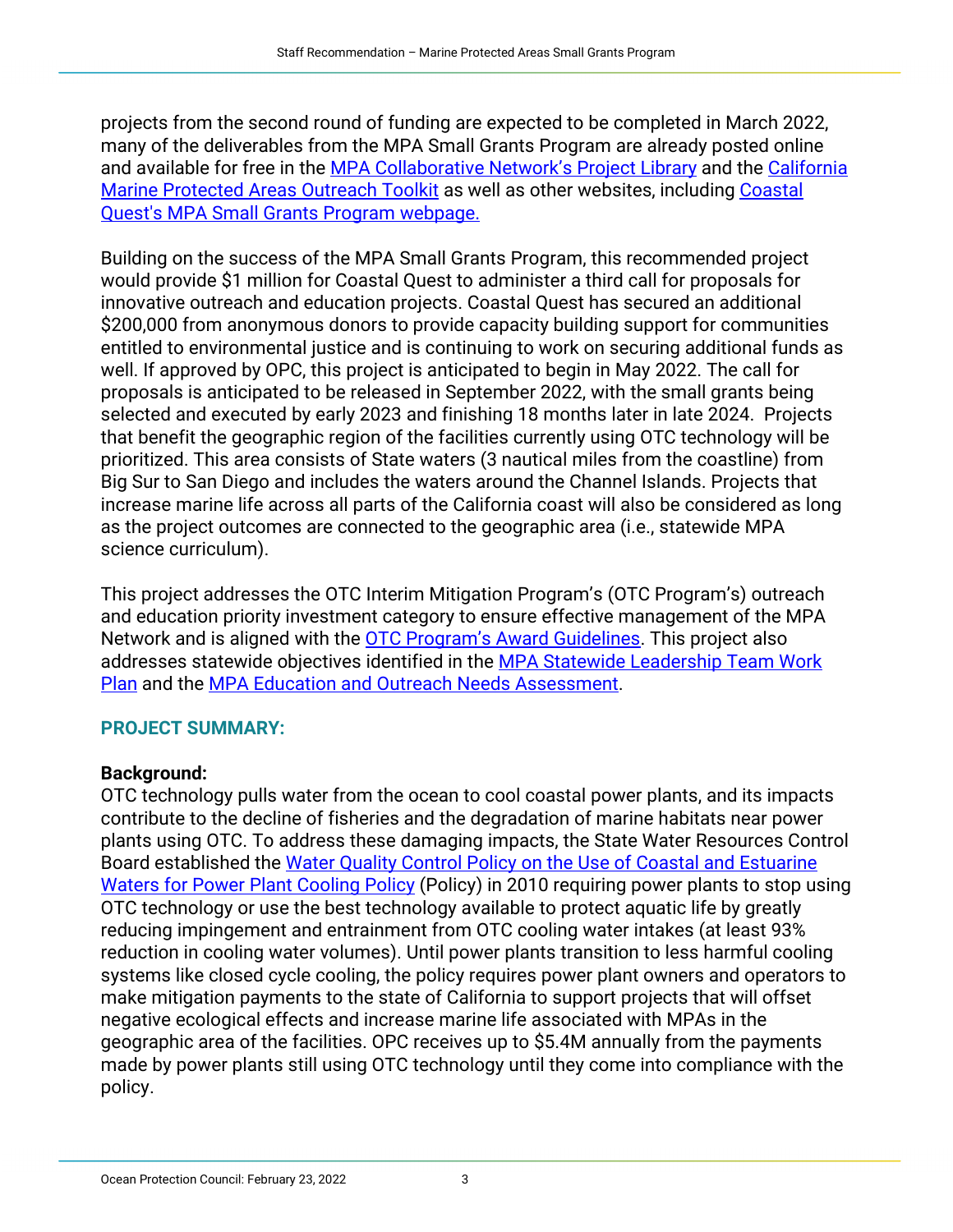To offset the negative impacts of OTC on coastal environments, California's MPAs must be ecologically functioning as a network, which requires effective MPA management. OPC's OTC Program prioritizes mitigation payment investment through four categories to ensure effective management of the MPA network: 1) enforcement, 2) outreach and education, 3) research and monitoring, and 4) restoration.

The recommended project addresses the OTC Program's outreach and education priority investment category to ensure effective management of the MPA Network. Outreach and education to the public is a critical component of establishing and maintaining compliance with MPA regulations. Improved public awareness of MPA regulations can serve as OTC impact mitigation because it [increases protection of marine life within MPAs,](https://www.jstor.org/stable/j.ctt1657v5d.27?seq=1#metadata_info_tab_contents) which in turn maximizes the expected ecological benefits from these areas. This project also addresses statewide objectives identified in the [MPA Statewide Leadership Team Work Plan](https://www.opc.ca.gov/webmaster/_media_library/2022/02/MSLT_WorkPlan_FINAL_02.04.22-1.pdf) and the [MPA Education and Outreach Needs Assessment.](https://data.cnra.ca.gov/dataset/california-mpa-education-and-outreach-needs-assessment)

OPC partnered with Coastal Quest to administer two rounds of its [MPA Small Grants](https://www.coastal-quest.org/marine-protected-area-outreach-and-education-small-grants-program/)  [Program](https://www.coastal-quest.org/marine-protected-area-outreach-and-education-small-grants-program/) in 2018 and 2020, providing funds directly to all 14 MPA Collaboratives and 12 community organizations to create several excellent MPA outreach and education products that are still in use today, including:

- Trainings for docents at visitor and interpretive centers in or near MPAs.
- Physical and electronic outreach materials such as brochures, pamphlets, posters, and websites that provide information about fishing regulations and interesting ecological and cultural history facts. Many of these materials have been translated into multiple languages to increase access to their information.
- Videos for websites, local hotels, and visitor centers with a high production value and beautiful imagery to inspire and educate the public about MPAs and allowed activities within their boundaries.
- Activity booklets, field trips, and class curriculum about MPAs for K-12 school programming.
- Shore-based, pier-based, and open ocean-based programs to reach the fishing community in the field with compact and waterproof outreach materials in several languages.
- Projects created by and for the benefit of traditionally marginalized or underserved communities that utilize and enjoy California's MPA network.

While the projects from the most recent round are expected to be completed in March 2022, many of the deliverables from the MPA Small Grants Program are already posted online and available for free as described in the Executive Summary above. A few examples of the many fantastic deliverables that have come from the MPA Small Grants Program include a bilingual [MPA coloring book](https://www.mpacollaborative.org/wp-content/uploads/2021/07/MPA_colorbook_final_digital.pdf) with interactive virtual reality coloring pages created by the San Luis Obispo and Monterey Bay MPA Collaboratives; an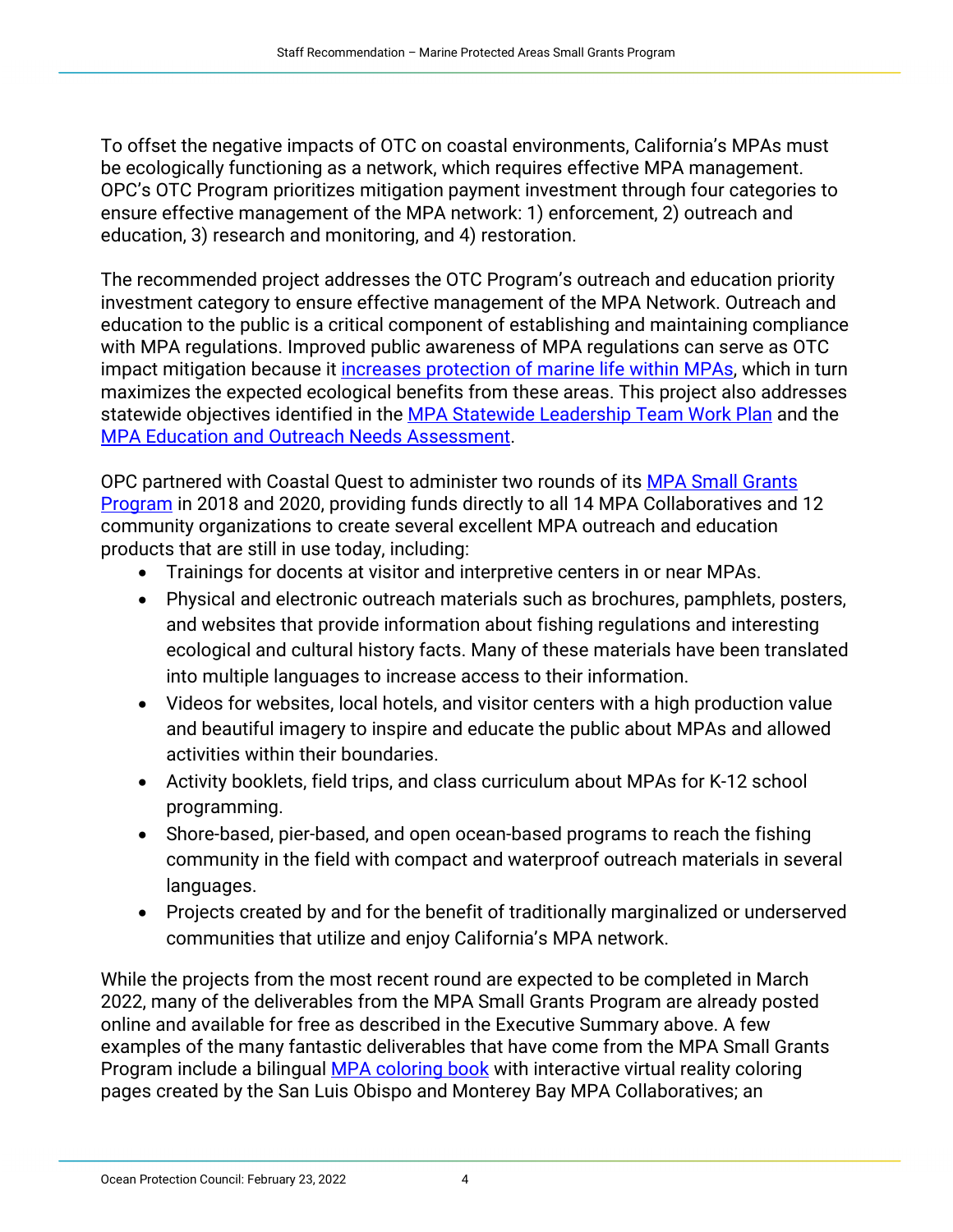[educational video about Kashia Pomo Tribal traditions in MPAs](https://www.mpacollaborative.org/project/kashia-pomo-tribal-traditions-in-the-mpa/) created by the Sonoma MPA Collaborative; an educational video for anglers about MPA fishing regulations available in **English and [Spanish](https://www.youtube.com/watch?v=Lk-MQ5lQ68E&t=16s)** created by The Bay Foundation; and a beautiful and scientifically accurate [MPA wildlife and recreation guide](https://www.mpacollaborative.org/project/san-diego-mpas-wildlife-and-recreation-brochure/) created by WILDCOAST and the San Diego MPA Collaborative.

## **Project Summary:**

Building off the successes of the previous two rounds of the MPA Small Grants Program, OPC staff recommends that \$1,000,000 be disbursed to Coastal Quest to administer a third round of outreach and education projects. This funding will be augmented by an additional \$200,000 of matching funds secured by Coastal Quest, the majority of which will be prioritized for projects that support communities entitled to environmental justice in the North Coast and across the state. Of the total amount, \$825,000 will support competitive grant program, with Coastal Quest administering up to 15 small grants ranging from \$25,000 - \$100,000. The remaining \$375,000 will support Coastal Quest's administration of the Small Grants Program, including proposal solicitation, facilitation of project review and selection in partnership with OPC, and ongoing management of grants to ensure projects remain within budget and provide intended outcomes. Funds can be awarded to public agencies (including local, state, and federal), public or private universities, nonprofit organizations, private entities, federally recognized Tribes, and California Native American Tribes listed on the Native American Heritage Commission's California Tribal Consultation List, as allowed by the [OTC Program's Award Guidelines.](https://opc.ca.gov/webmaster/_media_library/2018/10/OTCAwardGuidelines_OceanProtectionCouncil_FINAL.pdf)

The 18-month grants will support projects that increase marine life associated with the state's MPAs in the geographic region of the OTC facilities. More specifically, these grants will help achieve a main goal aligned with the OTC Program: to increase outreach and education to improve compliance with MPA regulations statewide.

In alignment with the OTC Program's Award Guidelines, Coastal Quest will prioritize grants that impact the geographic area within 100km north and south of the facilities currently performing OTC, consisting of State waters (3 nautical miles from the coastline) from Big Sur to San Diego and including the waters around the Channel Islands. In collaboration with OPC staff, Coastal Quest will also consider grants that increase marine life across all parts of the California coast as long as the project outcomes are connected to the geographic area (i.e., statewide MPA science curriculum). The MPA Small Grants Program will target small projects that can have significant value for the state, such as developing replicable methods and increasing local capacity through project implementation. In accordance with the OTC Program's Award Guidelines, Coastal Quest will prioritize grants that support communities entitled to environmental justice across the state and could provide capacity-building support to those communities.

The overarching goal of the MPA Small Grants Program is to improve California's marine ecosystem health, increase marine life associated with MPAs, and improve compliance of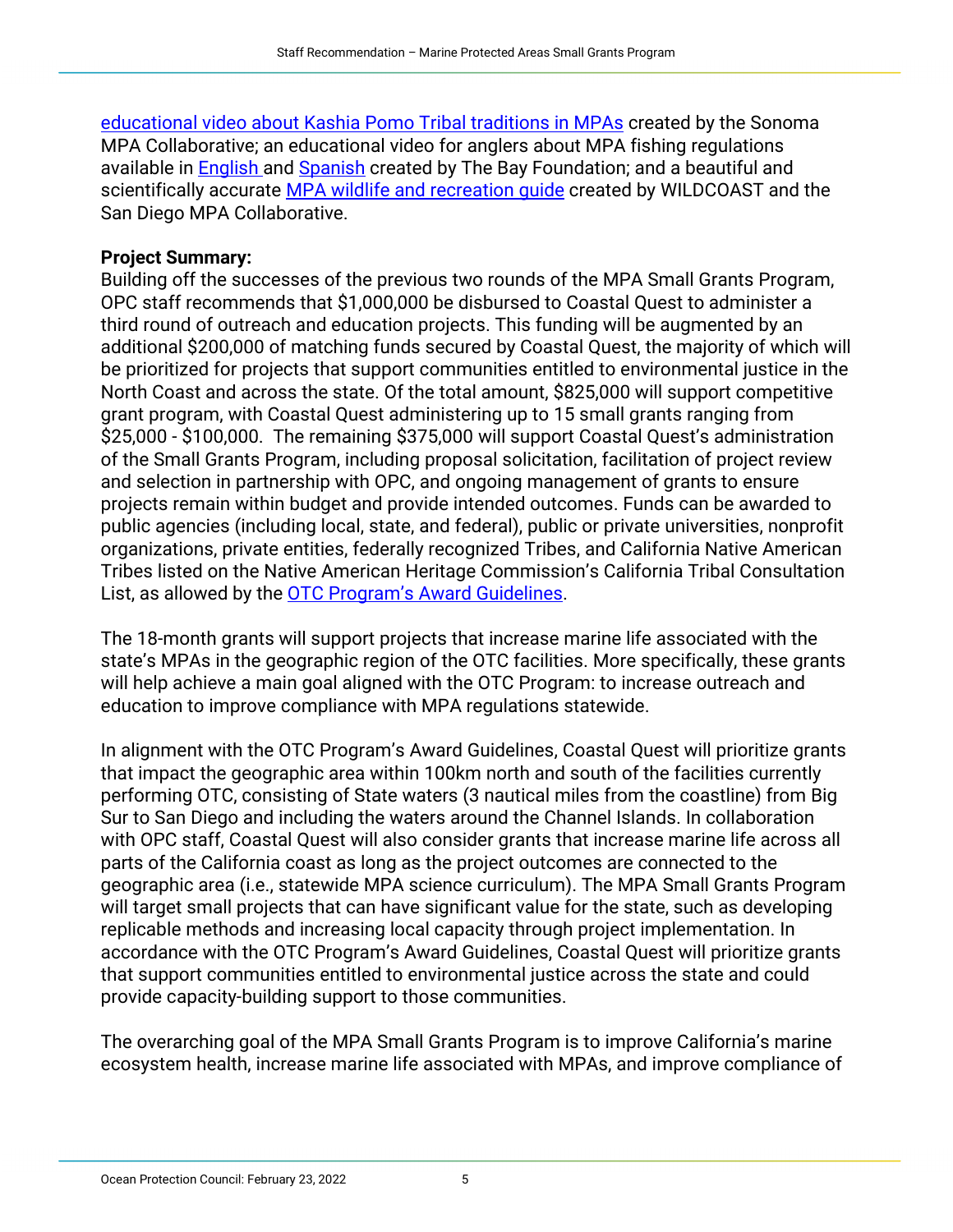MPA regulations statewide. Outcomes of the MPA Small Grants Program could include but are not limited to:

- Consistent signage and messaging in multiple languages installed at key entry points to MPA beaches.
- Increased MPA literacy resulting in increased ocean stewardship, engagement, compliance, and leadership.
- Increased docent capacity and trainings deployed on MPA beaches and at interpretive centers.
- Reduced illegal take of marine life in MPAs.
- Increased diversity of stakeholders engaged, including both traditional and nontraditional audiences as well as underserved audiences.
- Increased use of strategic, targeted, and audience-specific tools and approaches for MPA products, programs, or trainings.

To achieve these outcomes, Coastal Quest will work in close coordination with OPC and the California Department of Fish and Wildlife's (CDFW's) Marine Region Outreach Project to ensure consistency statewide. Coastal Quest will provide administrative assistance to OPC staff including, but not limited to:

- Drafting the call for proposals and scoring guidelines.
- Facilitating meetings with the grant review committee.
- Conducting outreach to and providing technical assistance for potential disadvantaged community applicants.
- Executing grant agreements and managing grantee reporting.
- Managing the disbursement of \$700,000 of OPC funds and an additional \$125,000 in matching funds to amplify the impacts of this MPA Small Grants Program.

# **About the Grantee:**

Established in 1999, Coastal Quest is a solution-oriented non-profit organization committed to promoting innovation, partnership, and the uptake of cutting-edge information and ideas to ensure vibrant and resilient coastal communities and ecosystems. Coastal Quest deploys three key strategies: 1) capacity-building and knowledge sharing; 2) piloting and implementing solutions; and 3) financing, regranting and fiscal sponsorship – to catalyze and uplift communities to implement durable solutions that are scalable and achieving multi-benefit outcomes.

Coastal Quest is well-positioned to help OPC achieve impact through the MPA Small Grants Program. Coastal Quest has a long history of managing small grants and has deep experience working with the MPA Collaboratives, communities entitled to environmental justice, and other organizations addressing MPA and coastal issues in California. This project builds off of years of partnership and successful collaboration between Coastal Quest, OPC, and CDFW. Coastal Quest administered OPC's [first round](https://opc.ca.gov/webmaster/ftp/pdf/agenda_items/20180131/Item8_MPACN_MOUandSmallGrantsProgram_January2018_FINAL.pdf) of its MPA Small Grants Program in 2018, which awarded a total of \$140,000 of OPC funding plus an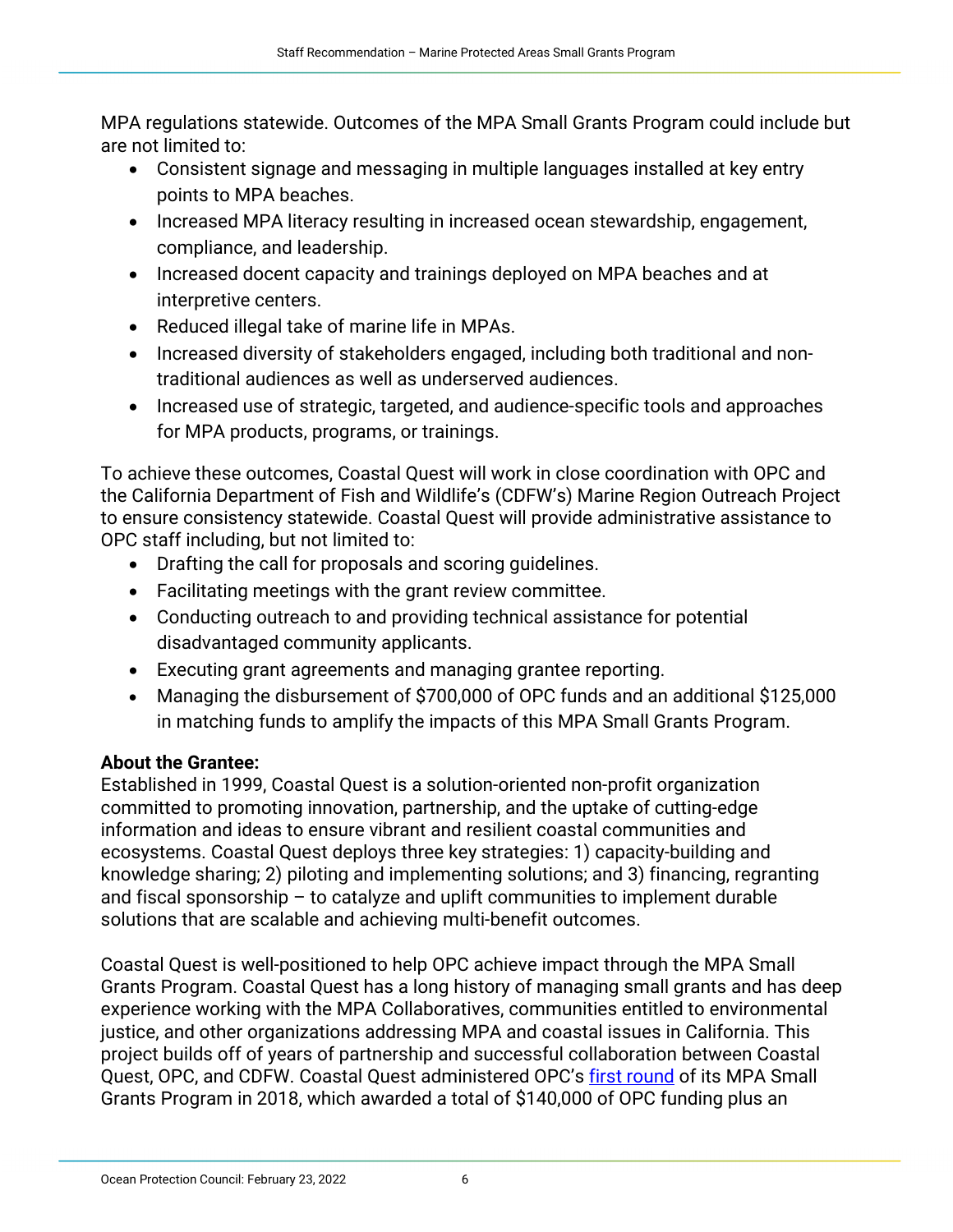additional \$70,000 of matching funds secured by Coastal Quest, for projects up to \$15,000 to each MPA Collaborative to produce MPA outreach products. At its May 2019 meeting, OPC awarded Coastal Quest another \$1,000,000 to administer a [second round](https://opc.ca.gov/webmaster/ftp/pdf/agenda_items/20190523/Item3c_MPAOutreach_Enforcement_FINAL_v1.pdf) of the MPA Small Grants Program, which expanded the scope and range of the call for proposals and awarded 12 community organizations grants ranging \$25,000 - \$100,000. To date, Coastal Quest has secured \$525,000 in matching funds for the MPA Small Grants Program, thereby amplifying the impacts of OPC's OTC funds and providing critical capacity building support that can last beyond the timeframe of these projects.

### **Project Timeline:**

If approved by OPC, this project is anticipated to begin in May 2022. The call for proposals is anticipated to be released in September 2022, with the small grants being selected and executed by early 2023 and finishing 18 months later in late 2024.

### **PROJECT FINANCING:**

Staff recommends that the Ocean Protection Council (OPC) authorize encumbrance of up to \$1,000,000 to Coastal Quest to administer OPC's MPA Small Grants Program.

| Ocean Protection Council                | \$1,000,000 |
|-----------------------------------------|-------------|
| Matching funds secured by Coastal Quest | \$200,000   |
| <b>ITOTAL</b>                           | \$1,200,000 |

The anticipated source of funds will come from the Once-Through Cooling Interim Mitigation Program Fund Fiscal Year 20/21. OPC's Once-Through Cooling Interim Mitigation Program prioritizes mitigation payment investment through four categories to ensure effective management of the MPA network: 1) enforcement, 2) outreach and education, 3) research and monitoring, and 4) restoration. The recommended project addresses critical outreach and education priorities to ensure effective management of the MPA Network by establishing and maintaining compliance with MPA regulations. Improved public awareness of MPA regulations can serve as [once-through cooling impact](https://opc.ca.gov/webmaster/_media_library/2018/10/OTCAwardGuidelines_OceanProtectionCouncil_FINAL.pdf)  [mitigation](https://opc.ca.gov/webmaster/_media_library/2018/10/OTCAwardGuidelines_OceanProtectionCouncil_FINAL.pdf) because it [increases protection of marine life within MPAs,](https://www.jstor.org/stable/j.ctt1657v5d.27) which in turn maximizes the expected ecological benefits from these areas.

Coastal Quest secured a 20% match in additional funding to ensure that OPC's oncethrough cooling funds could be leveraged North Coast and statewide, and that adequate assistance could be provided to projects that benefit communities entitled to environmental justice.

# **CONSISTENCY WITH CALIFORNIA OCEAN PROTECTION ACT:**

The proposed project is consistent with the Ocean Protection Act, Division 26.5 of the Public Resources Code, because it is consistent with trust-fund allowable projects, defined in Public Resources Code Section 35650(b)(2) as projects which: